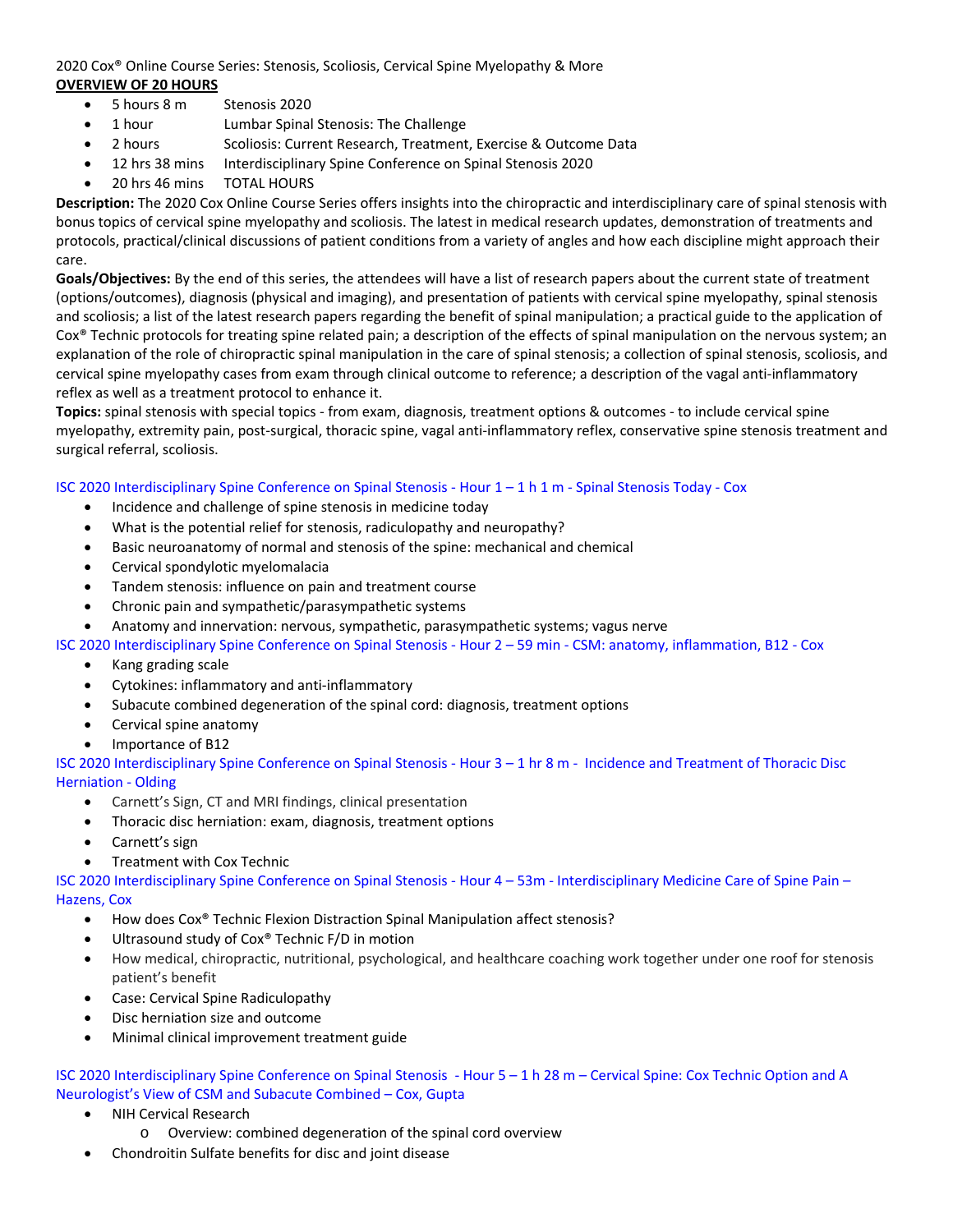- Cervical Stenosis treatment demo with Cox Technic: C5‐6
- Neurology and Non‐Surgical Care of Cervical Spine Myelopathy
	- o etiology, diagnosis, and conservative and surgical referral for patients with CSM
	- o Testing for B12 levels
	- o Pain Control options

ISC 2020 Interdisciplinary Spine Conference on Spinal Stenosis ‐ Hour 6 – 1h 8 m ‐ Degenerative Cervical Myelopathy and Conservative Spine Care: What's Our Obligation? – Battaglia, Cox

- o clinical diagnosis
- o diagnostic imaging
- o treatment considerations of cervical spine myelopathy mild to severe
- o Q&A discussion

ISC 2020 Interdisciplinary Spine Conference on Spinal Stenosis ‐ Hour 7 – 1h 18 m ‐ Neurosurgeon's View of Stenosis and Its Care – Dozier, Cox

- Cervical Spine Myelopathy from a Neurosurgeon's Perspective
- Surgical indications, procedure options, outcomes
- Indicators of surgical success

ISC 2020 Interdisciplinary Spine Conference on Spinal Stenosis ‐ Hour 8 – 1h 7m ‐ Lumbar Spine Stenosis, Thoracic Pump, & Treatment Demo

- HRSA/NIH Research on Cox® Technic Biomechanical & Clinical Effects
- Afferentation: the impact of chiropractic on the body via spinal manipulative therapy
- The Vagal Anti‐Inflammatory Reflex: The Neural Blocker
- What are the required effects of spine manipulation to show positive outcomes?
- What is minimal clinical improvement?

ISC 2020 Interdisciplinary Spine Conference on Spinal Stenosis ‐ Hour 9 – 1h 7m ‐ Post Surgical Continued Pain – Kruse, Osterlitz, Cox

- Post-Surgical Continued Pain Clinical Study update (Keiser College of Chiropractic Medicine) and presentation of 69 cases study
- Teaching Protocols at Keiser and within the Keiser Spine Care Clinic
- Progress of the Clinical Spinal Stenosis Study (IRB progress and invitation to participate)
- Patient Case of PSCP and Myelopathy

ISC 2020 Interdisciplinary Spine Conference on Spinal Stenosis ‐ Hour 10 – 1h 15m ‐ F/D and Balance and Extremity Adjusting ‐ Olding, Albano, Cox

- The Balance Study on Cox® F/D's effect on balance ‐ Olding
	- o Current status, trends, plans for next step
	- o Fall Risk predictors, prevention tips
- Treatment of Extremities Based on Cox® F/D Principles And Protocols ‐ Albano
	- o Demonstration of Treatment Protocols
	- o Hip, Knee, Shoulder

ISC 2020 Interdisciplinary Spine Conference on Spinal Stenosis ‐ Hour 11 – 1h 14 m ‐ Rehab & Exercise – Joachim, Cox

- Exercise Rehabilitation for Back Pain ‐ Joachim
- Myelomalacia: case and summary Cox

# Stenosis 2020 HOUR 1 1h 1m JMC

- Update on current spine research regarding indications for spine surgery vs conservative, outcomes, diagnosis and treatment findings and guidelines
- Spinal stenosis overview
- Cervical spondylotic myelopathy
	- o Kang grading system for cervical stenosis
	- o Keegan's Cervical spondylosis
- Cervical spine myelomalacia

## Stenosis 2020 HOUR 2 1h 7m JMC

- Lumbar spine stenosis: pathoanatomy, biomechanics, treatment considerations
- Contained vs non contained disc presentations and treatment approaches
- Biochemical findings with spinal manipulation

## Stenosis 2020 HOUR 3 58m JMC

- Case/condition discussion/treatment demo: 3 disc herniations
- 5 goals of flexion distraction treatment
- Biomechanics research